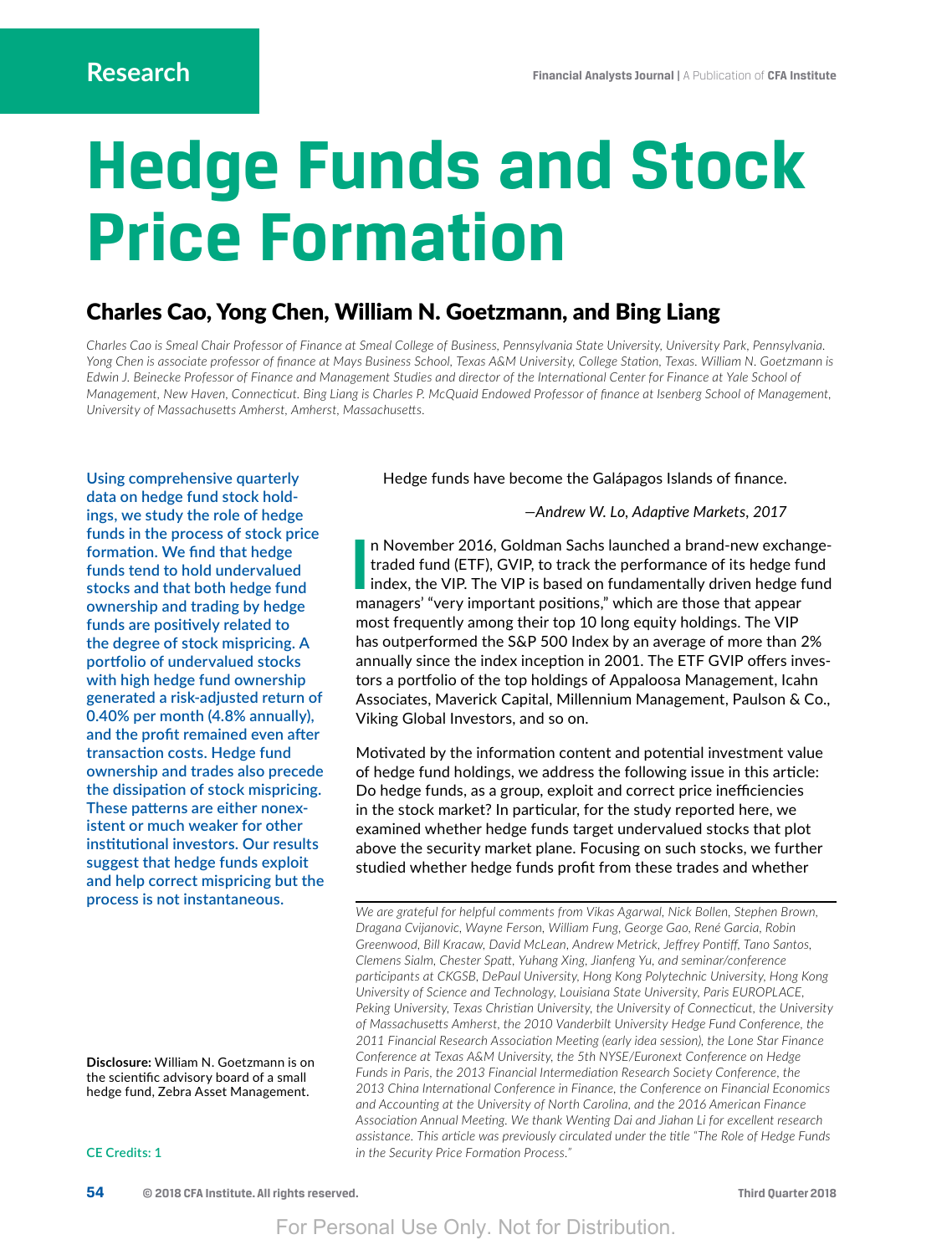their trades reduce mispricing. These questions are of great importance for academics, practitioners, and regulators in understanding the role that hedge funds play in the stock market.

For our analysis, we manually assembled a large dataset of stock holdings of 1,517 hedge fund management companies for the period 1981–2015. This dataset is, to our knowledge, one of the most comprehensive in the literature. It covers all major hedge funds that hold US stocks.<sup>1</sup> Using the longposition data, we studied the role of hedge funds in the stock price formation process.

First, we examined whether hedge funds exploit stocks with mispricing. Because long positions for arbitrage purposes should target undervalued stocks, we focused on undervalued stocks as positive-alpha stocks plotting above the security market plane dictated by asset pricing models.<sup>2</sup> Second, we investigated whether hedge fund holdings in undervalued stocks can predict future stock returns. Our results suggest that significant investment value can be derived from hedge fund holdings. We also show the importance of studying positive-alpha stocks rather than the universe of all stocks, because the implication of hedge fund trades in general is ambiguous.

In addition, we show that undervalued stocks with higher hedge fund ownership and trading in one quarter are more likely to have mispricing corrected in the next quarter, suggesting that hedge funds help reduce mispricing, although price correction does not occur instantaneously. This result complements the finding of Cao, Liang, Lo, and Petrasek (forthcoming) that hedge fund trading generally improves market efficiency (measured by stock price deviation from the random walk model). We also document remarkable differences in the information content of equity holdings between hedge funds and other institutional investors, including banks, insurance companies, and mutual funds.

# Data

Our study combines data about stock holdings by institutional investors, including hedge fund companies and other types of institutions, and information about common stocks.

**Hedge Fund Companies.** Although hedge fund companies have historically been exempt from registering with the US SEC, they have been subject to the Form 13F disclosure requirement. Hedge fund companies with more than \$100 million in assets under management (AUM) are required to file quarterly disclosures of equity holdings. All common stock positions greater than 10,000 shares or \$200,000 in market value are subject to reporting, but short positions are not required to be reported.

Because 13F filings do not indicate which institutions are hedge fund companies, we identified them by compiling a master list of hedge fund company names culled from six hedge fund databases: TASS (Lipper Hedge Fund Database), Hedge Fund Research (HFR), the Center for International Securities and Derivatives Markets, BarclayHedge, Morningstar, and Bloomberg. We then matched the list with the names of 13F institutions to screen for hedge fund companies. Among the matched institutions, we ensured that hedge fund management was, indeed, their primary business. We first checked whether they were registered with the SEC. Following Brunnermeier and Nagel (2004), we included unregistered companies because hedge funds were not required to register with the SEC for most of our sample period. If an adviser was registered with the SEC, however, we followed Brunnermeier and Nagel and Griffin and Xu (2009) in checking its Form ADV and included it in our sample only if the following two criteria were both satisfied: (1) More than 50% of its clients were high-net-worth individuals or more than 50% of its investment was listed as "other pooled investment vehicles," and (2) the adviser was compensated with performance-based fees. Because Dodd–Frank Act regulations, which required qualified hedge fund companies to register with the SEC, became effective in 2013, we examined all ADF filings since 2013 to identify fund companies on the basis of the two criteria and added these to our master list of hedge fund names from the commercial databases. Finally, to overcome the challenge that some hedge fund companies neither registered with the SEC nor reported to any database in the early years, we manually checked company websites and other online sources for each of the unmatched 13F institutions to determine whether any was a hedge fund company. This multistep procedure ensured that our stock-level measure of hedge fund ownership, although subject to measurement imperfection (e.g., small hedge fund companies were neglected), was, by and large, accurate.

Our final sample included 1,517 hedge fund companies with all the major hedge funds trading in the US stock market during the sample period, 1981–2015. Because a management company often offers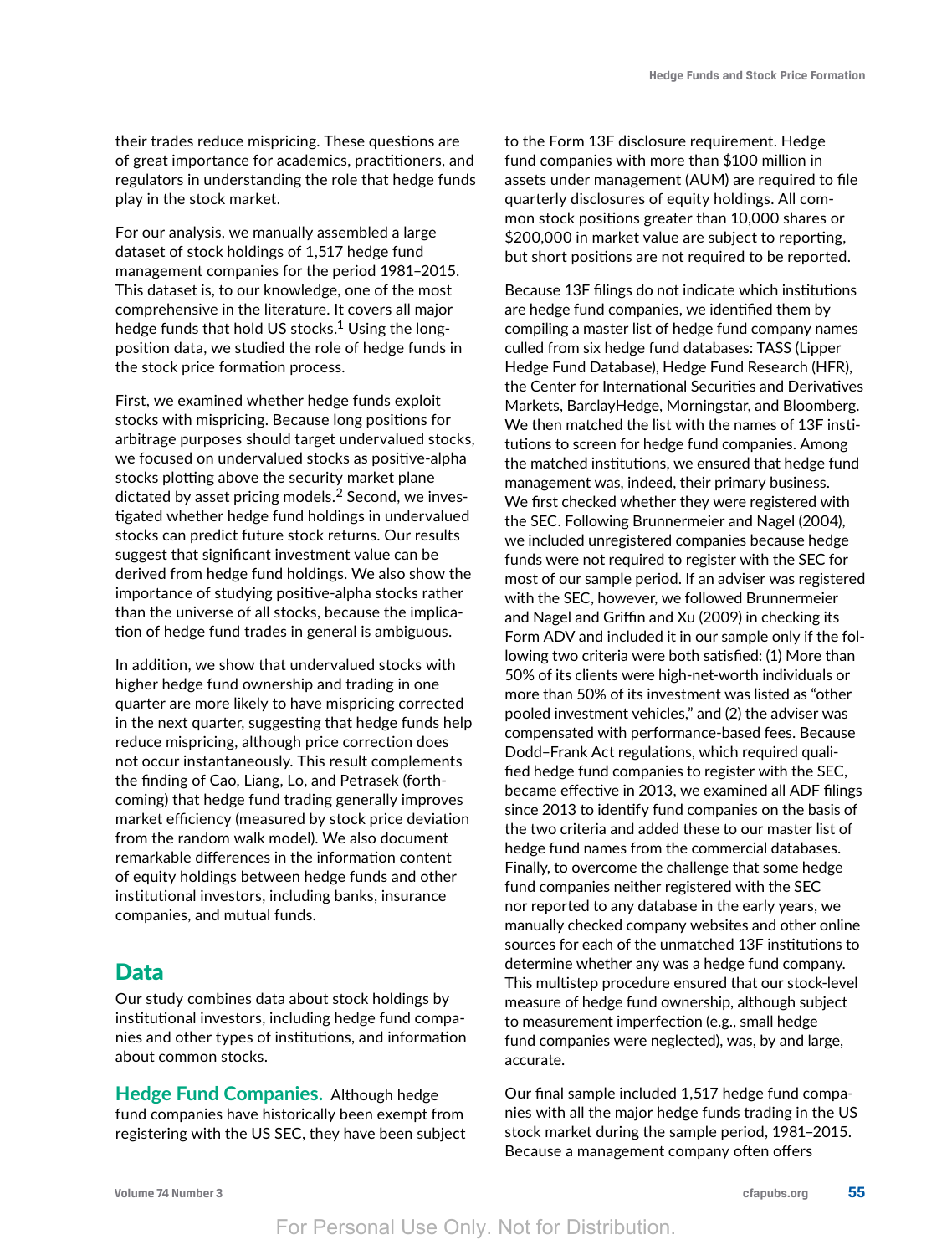multiple funds, the hedge fund companies in our sample collectively manage more than 5,000 individual hedge funds.<sup>3</sup>

**Other Institutional Investors.** After identifying hedge fund companies, we classified the 13F institutions into six categories: hedge funds, banks, insurance companies, investment companies (mainly mutual funds), independent investment advisers, and others. The classifications of banks and insurance companies were based on the type codes available from CDA/Spectrum before 1998 and then the procedure of Bushee (2004) for the post-1998 period.<sup>4</sup> We used mutual fund holdings information from the Thomson Reuters S12 (i.e., S-1-2) data. The group of investment advisers in our sample includes small independent advisers, broker/dealers, and major investment banks that were not registered as bank holding companies before 2008. Finally, the "others" category includes university and private endowments, philanthropic foundations, and corporate pension funds.

**Figure 1** plots the average fraction of shares held by various types of institutions for the first quarter of 1981 through the fourth quarter of 2015. Previous studies (e.g., Gompers and Metrick 2001; Bennett, Sias, and Starks 2003) documented the fast growth of stock ownership by total institutional investors. Our data show a disproportionately rapid increase in hedge fund ownership relative to other types of institutions. The total institutional ownership of common stocks increased from 11.4% in 1981 to 54.4% (about five times) at the end of 2015, but hedge

fund ownership grew from 0.02% to 9% (about 450 times) over the same period. By 2015, hedge funds controlled 16.4% of shares held by all institutions, whereas mutual funds and banks controlled 39.2% and 14.4%, respectively. To streamline the empirical analysis, we combined all the non-hedge-fund categories into one group.<sup>5</sup>

**Common Stocks.** To facilitate our analysis at the *stock* level, we merged the 13F data with the CRSP and Compustat data for common stocks listed on the NYSE, AMEX, and NASDAQ. We obtained daily stock returns from CRSP and accounting data from the merged CRSP/Compustat quarterly industrial file. For each quarter, we required the included stocks to have at least 30 daily returns during the previous quarter, market capitalization that was not missing, and a nonnegative book value at the end of the previous quarter. We excluded the last quarter for any company delisted during the sample period.<sup>6</sup> Our merged data contain 444,059 company-quarter observations over the sample period 1981–2015.

Based on the merged data from the CRSP, Compustat, and 13F sources, **Table 1** reports stock characteristics at the company-quarter level for the full sample and for a subsample of stocks with topdecile hedge fund ownership in each quarter. The average book/market of 0.67 (with a median of 0.58) for the full sample is slightly higher than the average book/market for stocks with top-decile hedge fund ownership. Stocks with high hedge fund ownership tend to be smaller companies; the average market capitalizations for the full sample and for stocks with

# Institutional Ownership (%) 70 60 50 JANIE 40 30 20 10  $\Omega$ 1981 1985 1989 1993 1997 2001 2005 2009 2013 Banks | Insurance | Mutual Funds  $\Box$  Investment Advisers  $\Box$  Other  $\blacksquare$  Hedge Funds

**Figure 1.** Evolution of Stock Ownership by Institutional Investors, 1981–2015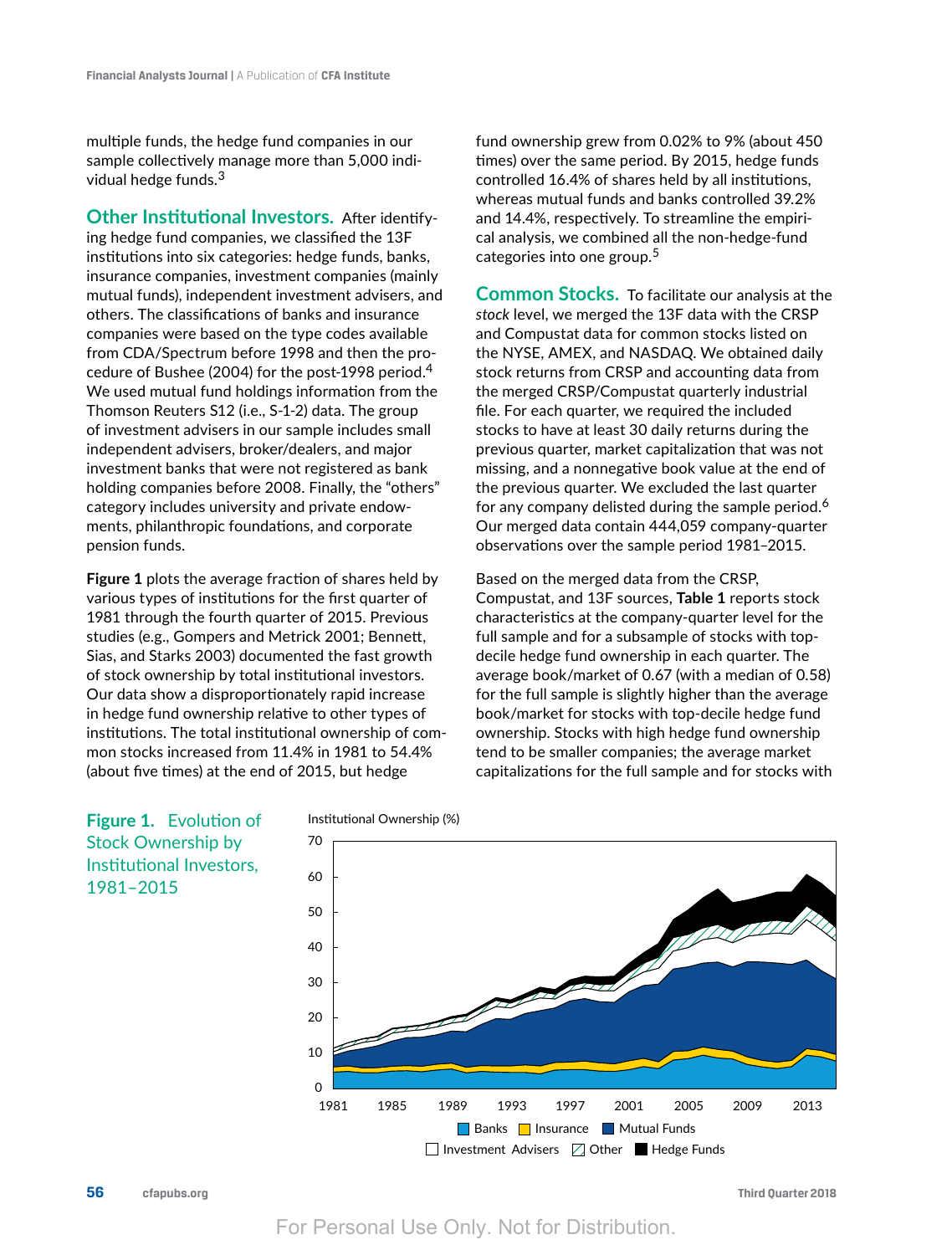| <b>Table 1. Summary Statistics</b>                        |        |           |       |        |        |  |  |
|-----------------------------------------------------------|--------|-----------|-------|--------|--------|--|--|
|                                                           | Mean   | Std. Dev. | 25%   | Median | 75%    |  |  |
| A. All stocks in full sample                              |        |           |       |        |        |  |  |
| Book/Market                                               | 0.67   | 0.42      | 0.35  | 0.58   | 0.89   |  |  |
| Market cap (\$ billions)                                  | 2.67   | 13.51     | 0.08  | 0.29   | 1.16   |  |  |
| Dividend yield (%)                                        | 0.36   | 0.51      | 0.00  | 0.00   | 0.60   |  |  |
| Age (months)                                              | 200.27 | 188.91    | 62.00 | 146.00 | 270.00 |  |  |
| Share price (\$)                                          | 24.85  | 26.94     | 10.88 | 18.63  | 31.00  |  |  |
| S&P 500 dummy                                             | 0.12   | 0.33      | 0.00  | 0.00   | 0.00   |  |  |
| B. Stocks belonging to top decile of hedge fund ownership |        |           |       |        |        |  |  |
| Book/Market                                               | 0.64   | 0.43      | 0.31  | 0.54   | 0.87   |  |  |
| Market cap (\$ billions)                                  | 0.98   | 2.33      | 0.13  | 0.34   | 0.95   |  |  |
| Dividend yield (%)                                        | 0.20   | 0.43      | 0.00  | 0.00   | 0.22   |  |  |
| Age (months)                                              | 158.99 | 165.63    | 44.00 | 105.00 | 212.00 |  |  |
| Share price $(\$)$                                        | 22.94  | 22.86     | 10.60 | 17.50  | 28.75  |  |  |
| S&P 500 dummy                                             | 0.07   | 0.26      | 0.00  | 0.00   | 0.00   |  |  |

*Notes:* The dividend yield is per quarter share price. The full sample is based on merged data for 1981–2015.

top-decile hedge fund ownership are \$2.67 billion and \$0.98 billion, respectively. Stocks with high hedge fund ownership have lower dividend yields, younger age, and a lower percentage of S&P 500 membership than stocks in the full sample.

# Hedge Fund Activities and Stock **Mispricing**

In this section, we discuss how we measured stock mispricing and then analyze how hedge fund ownership and trading are related to the degree of mispricing in the cross section of stocks.

**Measuring Stock Mispricing.** We used the alpha estimate from the Fama–French–Carhart (Carhart 1997) four-factor model to determine whether a stock deviated from the security market plane. In theory, alpha captures abnormal return in excess of what is predicted by the model. Although hedge funds may identify inefficiencies by using heterogeneous techniques (e.g., on the basis of factor models or stock characteristics), the use of alpha to measure relative mispricing is common among both practitioners and academics.<sup>7</sup>

Using daily stock returns for each quarter, we applied the following regression to estimate alpha for each stock in the sample:

$$
r_{i,\tau} = \text{Alpha} + \beta_1 \text{MKT}_{\tau} + \beta_2 \text{SMB}_{\tau} + \beta_3 \text{HML}_{\tau} + \beta_4 \text{UMD}_{\tau} + \varepsilon_{\tau},
$$
\n(1)

where  $r_{i\tau}$  is the excess return on stock *i* on day  $\tau$ ; MKT is the value-weighted market excess return; and SMB (small minus big)*,* HML (high minus low)*,* and UMD (up-trend minus down-trend) are, respectively, the returns of the zero-net-investment portfolios for size, book/market, and one-year return momentum. $8$ For robustness, we also used the capital asset pricing model of Sharpe (1964), the Fama–French (1993) three-factor model, and the Daniel, Grinblatt, Titman, and Wermers (1997) measure to estimate stock mispricing; our inferences remain unchanged.

### **Hedge Fund Ownership and Stock**

**Mispricing.** As our first test, we examined whether hedge funds tend to hold undervalued stocks that have positive alphas. A positive-alpha stock is defined as having an average daily positive alpha (statistically significant at the 5% level in a one-tailed test). Theory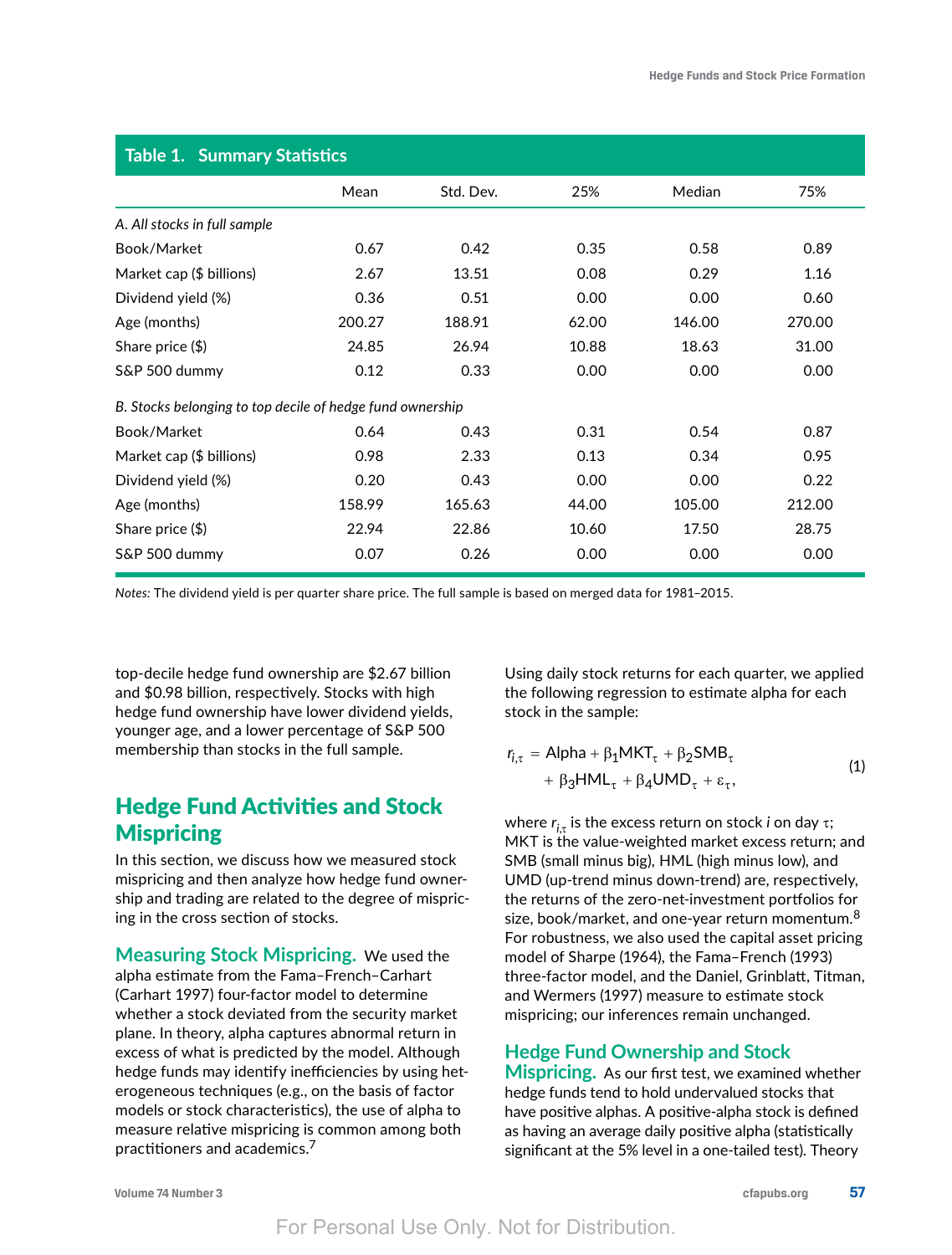suggests that arbitrageurs should go long undervalued stocks. We tested for the lead–lag relationship between hedge fund ownership measured at the end of quarter *t* and stock alpha estimated over quarter *t –* 1. We obtained similar results when examining the contemporaneous relationship between hedge fund activities and stock alpha.

To examine the relationship between hedge fund ownership and past stock mispricing, we first performed a quarter-by-quarter Fama and MacBeth (1973) cross-sectional regression of hedge fund ownership on two dummy variables that indicated either significant positive or significant negative stock alphas. The omitted dummy variable was for insignificant alphas. For comparison purposes, we also ran this regression for non-hedge-fund institutions. The regression had the following specification for the full sample of stocks:

$$
IO_{i,t} = a_t + b_t^{POS}D(PositiveAlpha_{i,t-1})
$$
  
+  $b_t^{NEG}D(NegativeAlpha_{i,t-1})$   
+  $c_t^{'}X_{i,t-1} + \varepsilon_{i,t}$ , (2)

where IO*i,t* is hedge fund ownership (or non-hedgefund institutional ownership) as the fraction of

shares held by all hedge funds (or non-hedgefund institutions) over total shares outstanding in stock *i* measured at the end of quarter *t*, *D*(PositiveAlpha<sub>it–1</sub>) is a dummy variable indicating whether stock *i* had a significantly positive alpha over quarter *t –* 1, *D*(NegativeAlpha*i,t–*1) is a dummy variable indicating whether stock *i* had a significantly negative alpha over quarter  $t - 1$ , and  $X_{i,t-1}$  is a vector of stock characteristics.

The stock characteristics include one-quarter-lagged values of the book/market, market capitalization, dividend yield, company age, share price, and a dummy variable indicating S&P 500 membership. Following the literature, the dependent and independent variables (except for the dummy variables) were standardized each quarter so that the regression coefficients could be compared across different years. Because stock ownership is measured as a percentage, we took the natural log for all stock characteristics (except for the dummy variables) so that the variables would have similar interpretations. The logarithmic transformation for dividend yield is Ln[1 + (*D*/*P*)] because not all stocks pay dividends in each quarter.

**Table 2** reports the regression results. For hedge fund ownership, the average coefficient on the positive-alpha dummy is positive and significant at the 1% level. This result indicates that undervalued

| Variable                   | (1)<br>HF Ownership, | (2)<br>Non-HF Ownership, | $(1) - (2)$<br>p-Value of Difference |
|----------------------------|----------------------|--------------------------|--------------------------------------|
| $D(PositiveAlpha)_{t-1}$   | $0.060**$            | $-0.005$                 | 0.00                                 |
| $D(NegativeAlpha)_{t-1}$   | 0.017                | $-0.026$                 | 0.00                                 |
| $Ln(Book/Marker)_{t-1}$    | $0.030**$            | $0.082**$                | 0.00                                 |
| $Ln(Marker cap)_{t-1}$     | $0.174**$            | $0.588**$                | 0.00                                 |
| $Ln(Dividend yield)_{t-1}$ | $-0.167**$           | $-0.210**$               | 0.00                                 |
| $Ln(Age)_{t-1}$            | $-0.080**$           | $0.080**$                | 0.00                                 |
| $Ln(Price)_{t-1}$          | $-0.061**$           | $0.116**$                | 0.00                                 |
| S&P 500 dummy $_{t-1}$     | $-0.270**$           | $-0.239**$               | 0.15                                 |
| Constant                   | $0.035**$            | $0.035**$                |                                      |
| Adjusted $R^2$             | 0.070                | 0.418                    |                                      |

**Table 2. Hedge Fund Ownership and Stock Mispricing: Full Sample Results**

*Note:* The reported *p*-value is from a test of the null hypothesis that there is no difference in the regression coefficient between regression 1 and regression 2.

\*Significant at the 5% level.

\*\*Significant at the 1% level.

**58 cfapubs.org Third Quarter 2018**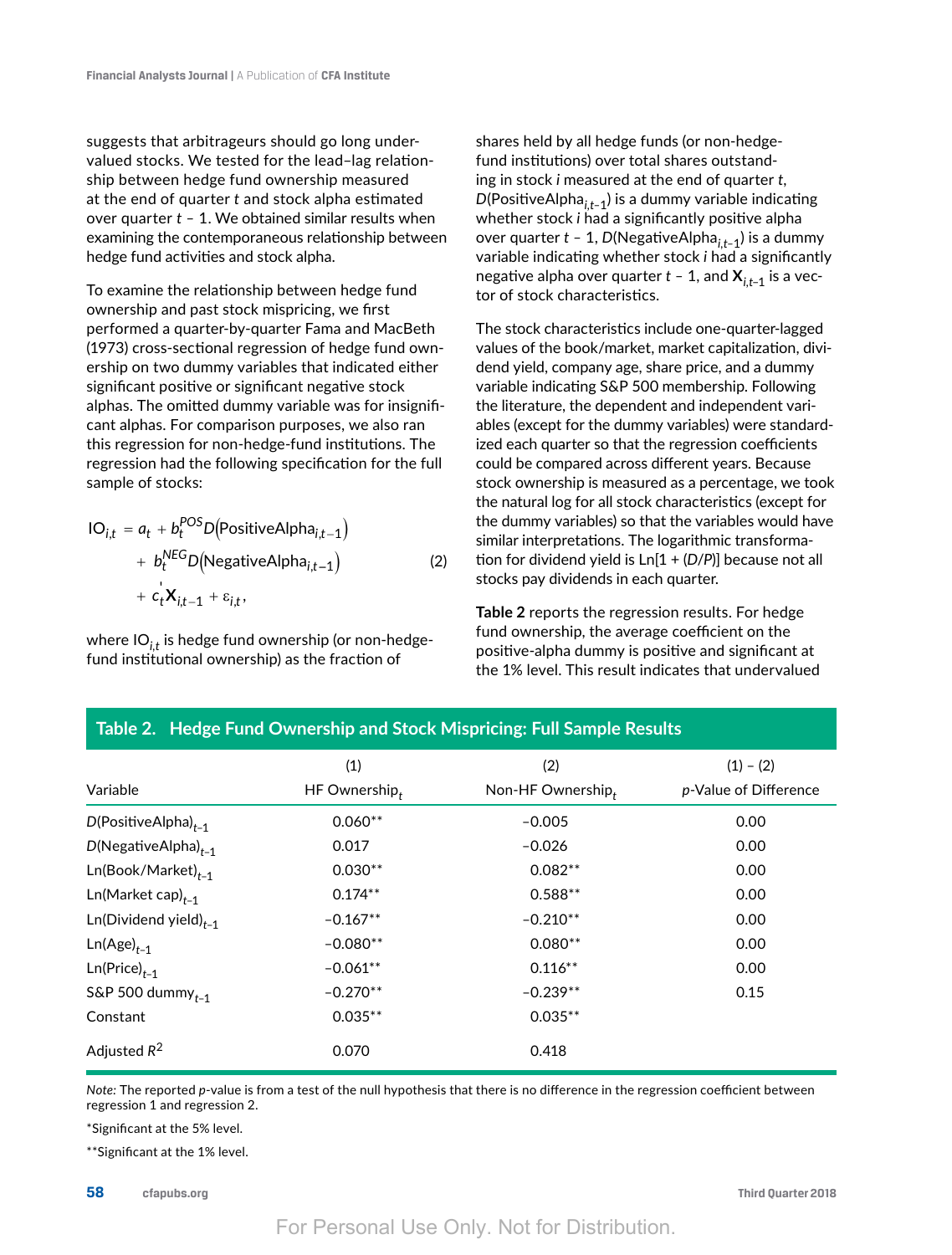stocks, relative to stocks with insignificant alphas, are associated with higher hedge fund ownership. We found no significant relationship, however, between non-hedge-fund ownership and the positive-alpha dummy. Moreover, the *p*-value strongly rejects the null that the regression coefficient is the same for hedge funds and non-hedge-fund institutions.

At the same time, hedge fund ownership is not significantly related to negative-alpha stocks. Although negative-alpha stocks have lower institutional ownership by non-hedge-fund institutions, the relationship is not significant at the 5% level. Because the SEC does not require institutions to disclose their short positions, our remaining analysis focuses on the long positions and positive-alpha stocks.

Table 2 also reports the relationship between hedge fund holdings and stock characteristics. On average, compared with other institutions, hedge funds tend to hold small, growth, young, low-price stocks and stocks not listed in the S&P 500.

Finally, the adjusted  $R^2$  is 7% for hedge fund ownership and 42% for non-hedge-fund ownership, suggesting greater heterogeneity in hedge fund strategies compared with other institutions. Fung and Hsieh (1997) found that in a regression of fund returns on traditional asset class returns, hedge funds show smaller *R2*s than mutual funds.

# **Hedge Fund Ownership and the Degree of**

**Mispricing.** We tested whether hedge fund ownership is cross-sectionally related to mispricing in the subset of *positive-alpha* stocks. We did not include all stocks because our focus was on stocks that deviate from the security market plane; we expected fairly priced stocks not to show a systematic relationship to speculative holdings by hedge funds.

We performed this test with the following Fama– MacBeth (1973) regression of hedge fund ownership on one-quarter-lagged alpha among positive-alpha stocks:

$$
IO_{i,t} = a_t + b_t \text{Alpha}_{i,t-1} + c_t^{\dagger} X_{i,t-1} + \varepsilon_{i,t},
$$
\n(3)

where IO<sub>it</sub> is hedge fund ownership (or non-hedgefund ownership) in stock *i* at the end of quarter *t*, Alpha*i,t–*1 is the measure of deviation from the security market plane for stock *i* over quarter *t –* 1, and **X***i,t*–1 is a vector of stock characteristics. For a stock to be included in the analysis in quarter *t*, we required the *t*-statistic associated with its lagged alpha to be greater than 1.65 (significant at the 5% level in a one-tailed test) in quarter *t* – 1.

We show the results in **Table 3**. The average coefficient on Alpha (i.e., coefficient  $b_t$ ) for hedge funds is positive and statistically significant at the 1% level, suggesting that stocks with a larger alpha in the

| Variable                   | (1)<br>HF Ownership, | (2)<br>Non-HF Ownership, | $(1) - (2)$<br>p-Value of Difference |
|----------------------------|----------------------|--------------------------|--------------------------------------|
| Alpha $_{t-1}$             | $0.091**$            | $-0.025$                 | 0.00                                 |
| $Ln(Book/Marker)_{t-1}$    | $0.038**$            | $0.082**$                | 0.01                                 |
| $Ln(Marker cap)_{t-1}$     | $0.196**$            | $0.540**$                | 0.00                                 |
| $Ln(Dividend yield)_{t-1}$ | $-0.140**$           | $-0.186**$               | 0.00                                 |
| $Ln(Age)_{t-1}$            | $-0.078**$           | $0.049**$                | 0.00                                 |
| $Ln(Price)_{t-1}$          | $-0.067**$           | $0.097**$                | 0.00                                 |
| S&P 500 dummy $_{t-1}$     | $-0.262**$           | $-0.212**$               | 0.26                                 |
| Constant                   | $-0.071**$           | $0.104**$                |                                      |
| Adjusted $R^2$             | 0.145                | 0.392                    |                                      |

#### **Table 3. Regressions of Hedge Fund Ownership for Positive-Alpha Stocks**

*Note:* The reported *p*-value is from a test of the null hypothesis that there is no difference in the regression coefficient between regression 1 and regression 2.

\*Significant at the 5% level.

\*\*Significant at the 1% level.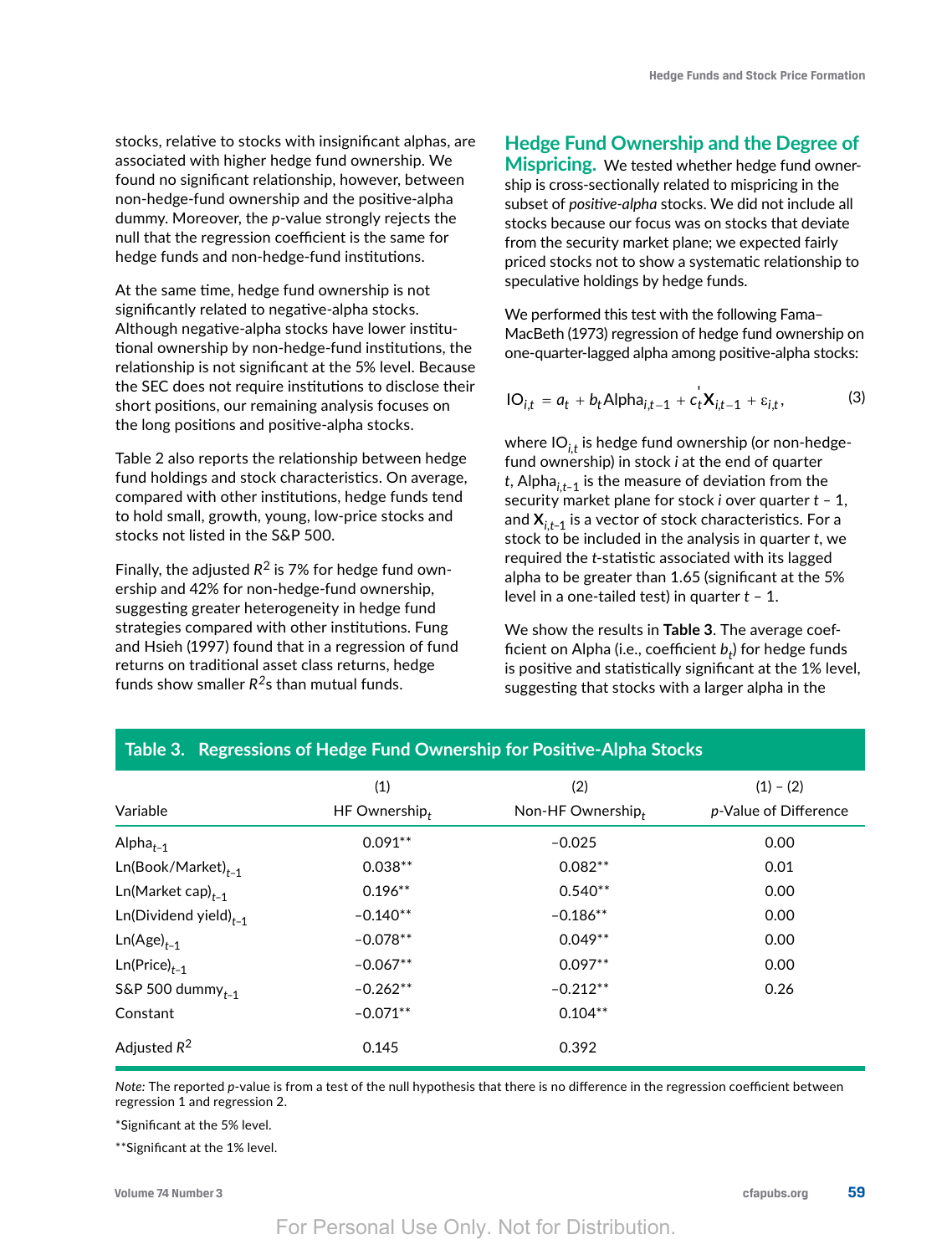previous quarter are associated with significantly higher hedge fund ownership in the current quarter. In contrast, we found no significant relationship between non-hedge-fund ownership and stock alpha. We also examined the relationship between hedge fund ownership and stock characteristics, and the evidence we found is similar to that in Table 2 that was based on the full sample of stocks. The adjusted *R*2s are 15% and 39% for, respectively, hedge fund ownership and non-hedge-fund ownership.

A test for differences in the coefficient on lagged alpha between hedge funds and non-hedge-fund institutions strongly rejects the null hypothesis that there is no difference. These results provide support for the hypothesis that hedge funds seek price inefficiencies by holding undervalued stocks but other types of institutional investors do not pursue a similar strategy.

We also investigated whether hedge funds, while seeking inefficiencies, bear the cost associated with arbitrage. To this end, we examined the crosssectional relationship, among positive-alpha stocks, between hedge fund ownership and idiosyncratic volatility of stock returns, which is a proxy for arbitrage cost (Pontiff 1996; Shleifer and Vishny 1997). In untabulated tests, we found a significant relationship between lagged idiosyncratic volatility and hedge fund ownership (but not non-hedge-fund ownership). This finding is consistent with the view

that hedge funds bear arbitrage costs when exploiting price inefficiencies.

### **Hedge Fund Trades and the Degree of**

**Mispricing.** In our third set of tests, following Chen, Jegadeesh, and Wermers (2000), we examined hedge fund trades as measured by changes in the stock ownership. Specifically, using the following specification, we performed a Fama–MacBeth (1973) regression of hedge fund trades on stock alpha:

$$
\Delta I O_{i,t} = a_t + b_t A I p h a_{i,t-1} + c_t^{\dagger} X_{i,t-1} + \varepsilon_{i,t},
$$
 (4)

where ΔIO<sub>*i*t</sub> is change in hedge fund ownership (or non-hedge-fund ownership) from the end of quarter *t –* 1 to the end of quarter *t*, Alpha*i,t–*1 is the measure of alpha over quarter *t –* 1, and **X***i,t*–1 is a vector of stock characteristics. As previously, we focused on stocks that had positive alpha with a *t*-statistic greater than 1.65 over the previous quarter.

**Table 4** shows that lagged alpha is significantly associated with hedge fund trades at the 1% level but not with trades of non-hedge-fund institutions. That is, for undervalued stocks, hedge funds increase their purchases with the degree of underpricing, but the same process is not true for non-hedge-fund institutions. In untabulated tests, we also found that among positive-alpha stocks, lagged idiosyncratic volatility

| Variable                   | (1)<br>$\Delta H$ F Ownership, | (2)<br>$\Delta$ Non-HF Ownership, | $(1) - (2)$<br>p-Value of Difference |
|----------------------------|--------------------------------|-----------------------------------|--------------------------------------|
| Alpha $_{t-1}$             | $0.044**$                      | 0.027                             | 0.23                                 |
| $Ln(Book/Marker)_{t-1}$    | 0.008                          | $-0.018$                          | 0.17                                 |
| $Ln(Marker cap)_{t-1}$     | 0.020                          | 0.001                             | 0.41                                 |
| $Ln(Dividend yield)_{t-1}$ | 0.002                          | $-0.001$                          | 0.85                                 |
| $Ln(Age)_{t-1}$            | 0.009                          | $-0.086**$                        | 0.00                                 |
| $Ln(Price)_{t-1}$          | $-0.014$                       | $-0.099**$                        | 0.00                                 |
| S&P 500 dummy $_{t-1}$     | $-0.030$                       | $-0.032$                          | 0.96                                 |
| Constant                   | $-0.062$                       | $0.067*$                          |                                      |
| Adjusted $R^2$             | 0.069                          | 0.104                             |                                      |

## **Table 4. Regression of Change in Hedge Fund Ownership for Positive-Alpha Stocks**

*Note:* The reported *p*-value is from a test of the null hypothesis that there is no difference in the regression coefficient between regression 1 and regression 2.

\*Significant at the 5% level.

\*\*Significant at the 1% level.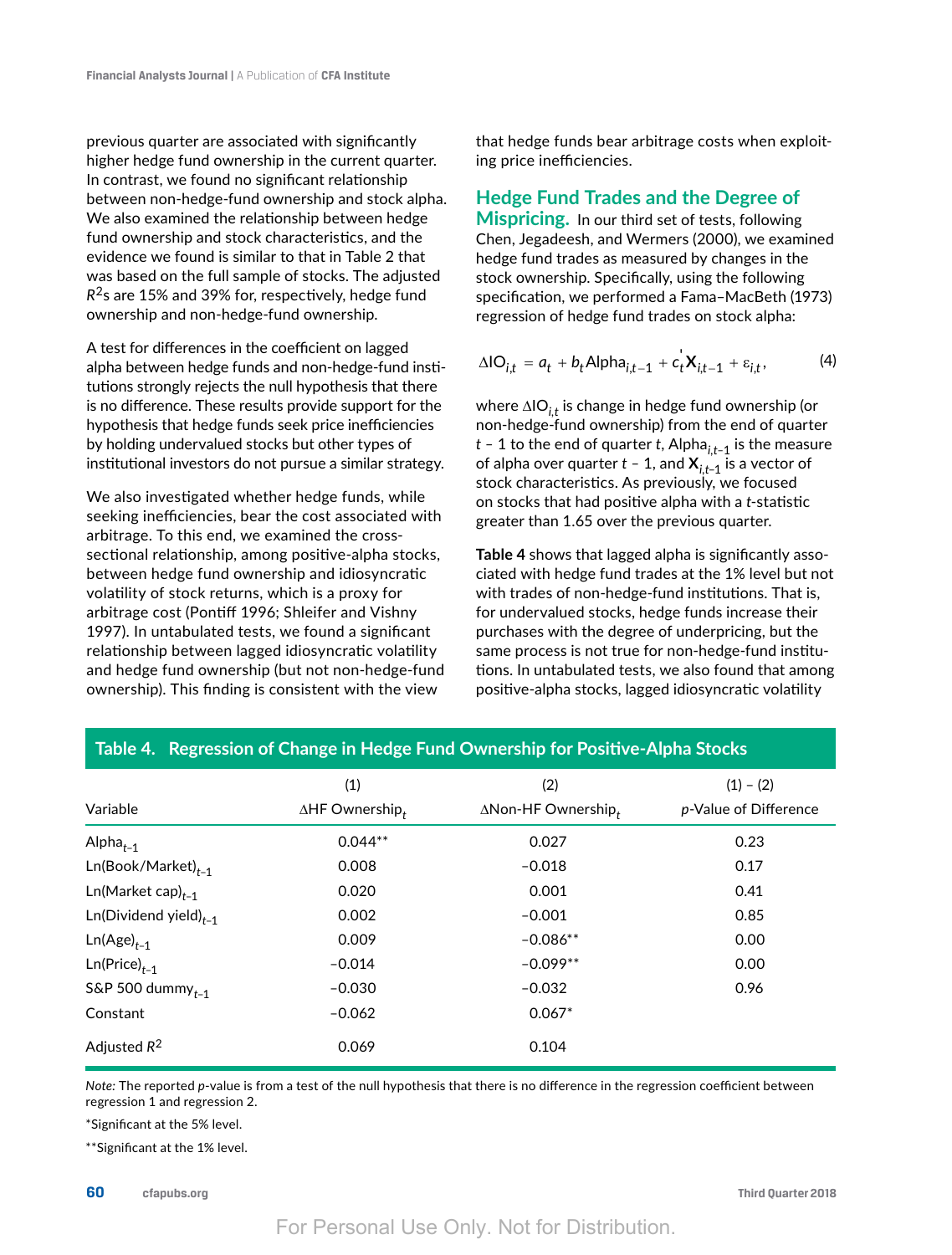is positively and significantly associated with hedge fund trades. In contrast, we found no significant relationship between the trades of non-hedge-fund institutions and idiosyncratic volatility.

# Return Predictability of Hedge Fund Activities in Positive-Alpha **Stocks**

Our fourth test addressed the question, Do hedge fund positions in positive-alpha stocks predict future stock returns? As discussed previously, stock alphas in our main analysis were estimated for the previous quarter. If the market is perfectly efficient, mispricing will be fully corrected within the same quarter and picking stocks with high past alphas will not subsequently generate abnormal performance. Similarly, if stock alpha mainly captures noise or temporary buying pressure, including positive-alpha stocks will not improve future performance. If the market has inefficiencies and mispricing persists, however, exploiting stocks with high past alphas may be profitable.

**Portfolio Formation.** We used a portfolio approach to assess the predictability of hedge fund ownership and trades. Our test was designed to compare the investment returns of alternative portfolios. At the beginning of each quarter *t*, we identified significantly-positive-alpha stocks over the previous quarter, *t* – 1. The stocks were sorted into two equal-weighted portfolios on the basis of whether their hedge fund activity exceeded the median level of all positive-alpha stocks at the end of quarter *t*. Then, the portfolios were held for the next three months before being rebalanced each quarter. We obtained a time series of monthly returns for each of the two portfolios. Note that the portfolios were formed by combining two pieces of information: (1) the stocks' having positive alpha and (2) hedge fund activities in the stocks. For comparison purposes, we similarly constructed two portfolios based on non-hedge-fund activities.

**Table 5** reports the empirical results—that is, the performance of the portfolios formed on fund ownership. Panel A shows that among positive-alpha stocks, those with high hedge fund ownership subsequently outperformed those with low ownership. The high- (low-) ownership portfolio has an average return of 1.53% (1.11%) per month, resulting in a return spread of 0.42 percentage points per month. Although the high-ownership portfolio has a higher return volatility, it exhibits a higher Sharpe ratio (the average monthly

excess return per unit of return volatility) and information ratio (the average monthly excess return per unit of idiosyncratic volatility), indicating that it has a more attractive risk–return trade-off.

Panel B of Table 5 focuses on risk-adjusted returns by using the Fama–French–Carhart four-factor model. Positive-alpha stocks with high hedge fund ownership generated significantly higher abnormal returns than their counterparts. The high-ownership portfolio shows an alpha of 0.40% (*t*-statistic 3.36) per month, whereas the low-ownership portfolio has an insignificant alpha of 0.02% (*t*-statistic 0.16) per month. The difference in abnormal returns between the two portfolios—0.38 percentage points per month—is both economically and statistically significant. **Figure 2,** which plots the cumulative excess returns for the portfolios, clearly shows the difference in returns between the two portfolios. For additional comparison purposes, we show cumulative monthly excess returns on the CRSP equal-weighted portfolio of all stocks.

We also tracked the portfolio returns in longer horizons than one quarter after the portfolios were formed. As shown in **Figure 3**, the high-ownership portfolio continued to significantly outperform the low-ownership portfolio in quarter *t* + 2. The return predictability over the next two quarters was more consistent with an informative nature of hedge fund holdings than with the temporary price impact. Practically, hedge fund companies are usually allowed to file 13F disclosures with a delay of 45 days after the quarter-end, but the documented investment value extends beyond the delay period.

In stark contrast to the case of hedge fund ownership, little difference can be seen in Table 5 in the raw returns or risk-adjusted returns between the two portfolios based on equity holdings of other types of institutional investors. Among positive-alpha stocks, the level of non-hedge-fund ownership is unrelated to future stock returns. Echoing the results in the previous section, this finding indicates fundamental differences in the information content of equity holdings between hedge funds and other types of institutional investors.

**Table 6** reports the return predictability of hedge fund trades (i.e., changes in hedge fund ownership) among positive-alpha stocks. We formed two portfolios on the basis of hedge fund trades. The portfolio with large hedge fund trades significantly outperformed the portfolio with small trades. For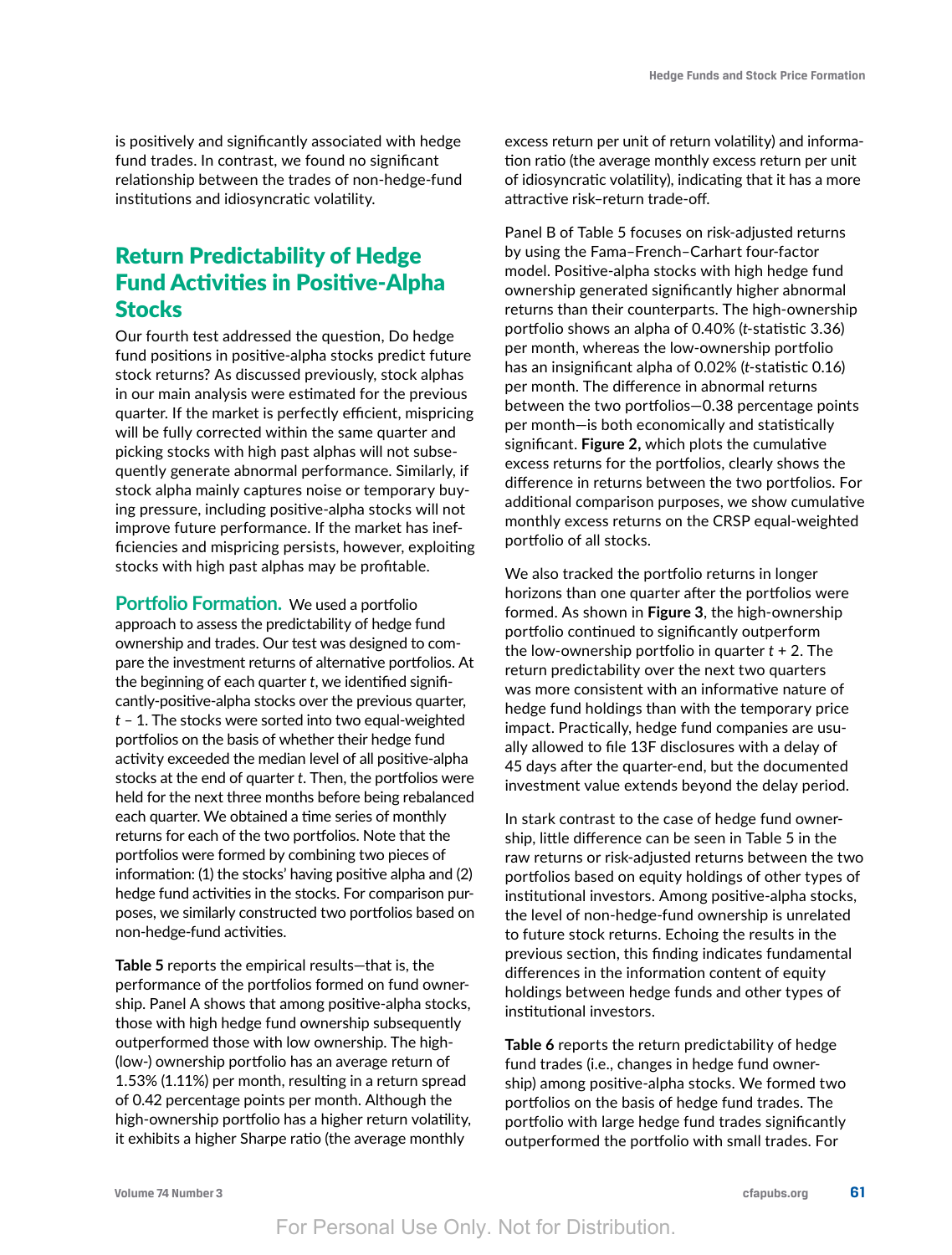|                                                                      | Portfolios Based on HF Ownership |             |            |           | Portfolios Based on Non-HF Ownership |            |  |
|----------------------------------------------------------------------|----------------------------------|-------------|------------|-----------|--------------------------------------|------------|--|
| Measure                                                              | Low                              | <b>High</b> | High - Low | Low       | High                                 | High - Low |  |
| A. Summary statistics of portfolio returns                           |                                  |             |            |           |                                      |            |  |
| Mean return                                                          | 1.11                             | 1.53        | 0.42       | 1.28      | 1.36                                 | 0.08       |  |
| Median return                                                        | 1.57                             | 1.95        | 0.38       | 1.67      | 1.68                                 | 0.01       |  |
| Standard dev.                                                        | 5.14                             | 6.37        | 1.23       | 5.48      | 6.03                                 | 0.56       |  |
| Sharpe ratio                                                         | 0.15                             | 0.19        | 0.04       | 0.17      | 0.17                                 | 0.00       |  |
| Information ratio                                                    | 0.36                             | 0.56        | 0.20       | 0.42      | 0.48                                 | 0.06       |  |
| Mean Amihud measure                                                  | 0.24                             | 0.11        | $-0.13$    | 0.31      | 0.06                                 | $-0.25$    |  |
| Mean zeros measure                                                   | 0.15                             | 0.10        | $-0.05$    | 0.17      | 0.09                                 | $-0.07$    |  |
| B. Regression results from the Fama-French-Carhart four-factor model |                                  |             |            |           |                                      |            |  |
| Alpha                                                                | 0.02                             | $0.40**$    | $0.38**$   | 0.16      | $0.25*$                              | 0.09       |  |
| $R_m - R_f$                                                          | $0.98**$                         | $1.13***$   | $0.15***$  | $0.97**$  | $1.13***$                            | $0.16**$   |  |
| SMB                                                                  | $0.49**$                         | $0.77***$   | $0.28**$   | $0.70**$  | $0.56***$                            | $-0.14**$  |  |
| <b>HML</b>                                                           | $0.25***$                        | $-0.06$     | $-0.31**$  | $0.18***$ | 0.01                                 | $-0.17*$   |  |
| <b>MOM</b>                                                           | 0.04                             | $0.10**$    | 0.06       | $0.11*$   | 0.03                                 | $-0.07$    |  |
| Adjusted $R^2$                                                       | 0.83                             | 0.89        | 0.33       | 0.83      | 0.88                                 | 0.13       |  |

#### **Table 5. Performance of Positive-Alpha Portfolios Sorted by Hedge Fund Ownership**

*Notes:* The Amihud (2002) illiquidity measure is the average ratio of the daily absolute return to daily trading volume at a monthly frequency, and the "zeros" measure (see Lesmond, Ogden, and Trzcinka 1999) is the proportion of trading days with zero returns. Both the Amihud and zeros measures were taken as natural logarithm.  $R_m$  –  $R_f$  is the market return minus the risk-free rate. MOM stands for momentum in the four-factor model. Portfolio returns are reported in percentage per month. The monthly return series for the portfolios is from July 1981 to March 2016.

\*Significant at the 5% level.

\*\*Significant at the 1% level.

example, the large-trade portfolio has an alpha of 0.36% (*t*-statistic 3.21) per month, significantly higher than the alpha per month for the small-trade portfolio, which is 0.04% (*t*-statistic 0.32). In contrast, we found little difference between the portfolios formed by the trades of non-hedge-fund institutions.

Unlike previous studies that examined hedge fund positions in the entire universe of stocks, we linked hedge fund holdings to positive-alpha stocks and found strong evidence of return predictability of hedge fund activities.<sup>9</sup> In addition, by examining fund holdings, we have provided some details about the source of hedge fund performance documented in prior research (e.g., Ackermann, McEnally, and Ravenscraft 1999; Brown, Goetzmann, and Ibbotson 1999; Liang 1999; Cao, Chen, Liang, and Lo 2013).10

**Transaction Costs.** For the strategies described in previous sections to be implementable in practice, transaction costs must be taken into account. We assessed the potential effect of transaction costs on the portfolio returns from several aspects. First, the alpha of 0.40% per month, or about 4.8% per year, from the portfolio with high hedge fund ownership (in Table 5) seems to exceed conventional estimates of trading costs. According to Jones (2002), for example, the average round-trip trading cost was below 1% over our sample period.

Second, compared with popular investment strategies, such as the momentum strategy with monthly rebalancing, the *quarterly* rebalanced portfolios in our article should incur relatively low trading costs.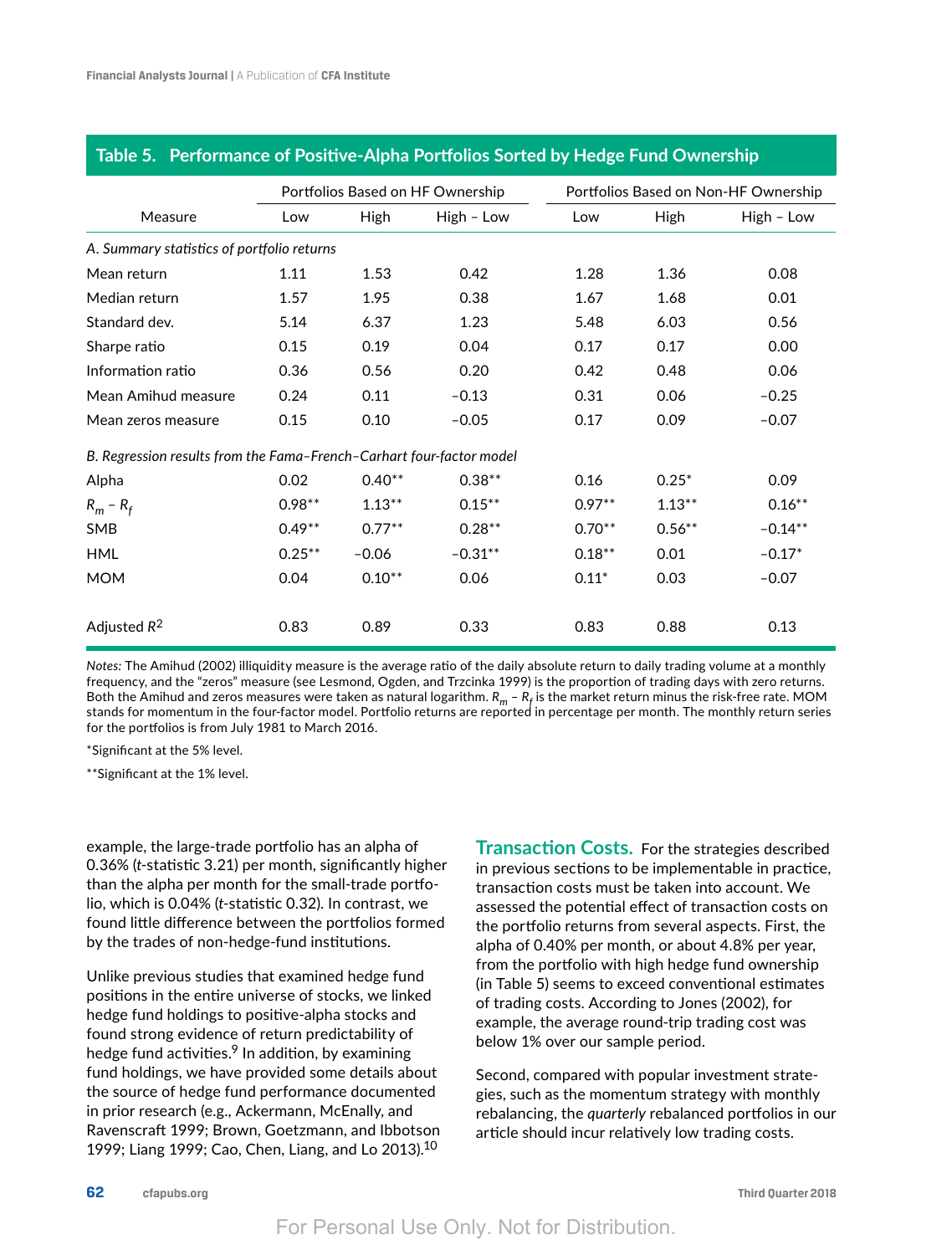**Figure 2.** Cumulative Excess Returns on the Portfolios of Positive-Alpha Stocks with High Hedge Fund Ownership vs. Portfolios with Low Hedge Fund Ownership, July 1981–March 2016



*Note:* Excess returns are relative to the risk-free rate.

Third, we checked whether the stocks in the portfolio with high hedge fund ownership were more illiquid than those in the portfolio with low hedge fund ownership. In particular, we used two illiquidity measures to compare the average illiquidity for the two portfolios: (1) the Amihud (2002) illiquidity measure based on the ratio of daily absolute return to daily trading volume and (2) the zeros measure proposed by Lesmond, Ogden, and Trzcinka (1999) based on the proportion of trading days with zero returns. These measures have been shown to be related to stock returns in both cross-sectional and time-series studies (e.g., Amihud 2002; Lesmond et al. 1999; Jones 2002; Chen, Eaton, and Paye, forthcoming). As reported in Table 5, we found no evidence, as reflected by both measures, that stocks in the portfolio with high hedge fund ownership are more illiquid than those with the lower hedge fund ownership. Thus, transaction costs are unlikely to be the main driver of the difference in portfolio performance. Finally, both the portfolios are long only with no short positions allowed. Compared with long–short strategies (such as a momentum strategy), they avoid short-selling costs, which sometimes are substantial. Taken together, these findings indicate that the profits documented in this section are robust to transaction costs.

# Hedge Fund Activities and Mispricing Correction

As our fifth and last test, we examined the relationship between hedge fund activities (level and change of ownership) and the subsequent dissipation of mispricing in the universe of stocks. In particular, we were interested in the case where a stock had a significantly positive alpha in the past quarter but its alpha was no longer significant in the current quarter. That is, we tested whether hedge fund activities are associated with the *dissipation* of mispricing. Because our tests allowed for the case in which an undervalued stock subsequently became fairly priced, we included all stocks, not only undervalued stocks, in the analysis.

**Table 7** reports the results of logit regressions in which the dependent variable was a dummy variable,  $D(\mathsf{Alpha\,\,dissipation})_{t}$ , that equaled  $1$  if the stock had a significantly positive alpha in quarter *t* – 1 but the alpha had become insignificant by the end of quarter *t* and equaled 0 otherwise. The explanatory variables include hedge fund ownership (also non-hedge-fund ownership) at the end of quarter *t –* 1 and hedge fund trades of the stock over quarter *t* (i.e., change in ownership from the end of quarter *t* – 1 to the end of quarter *t*) as well as stock characteristics and time fixed effects. Standard errors clustered at the stock level.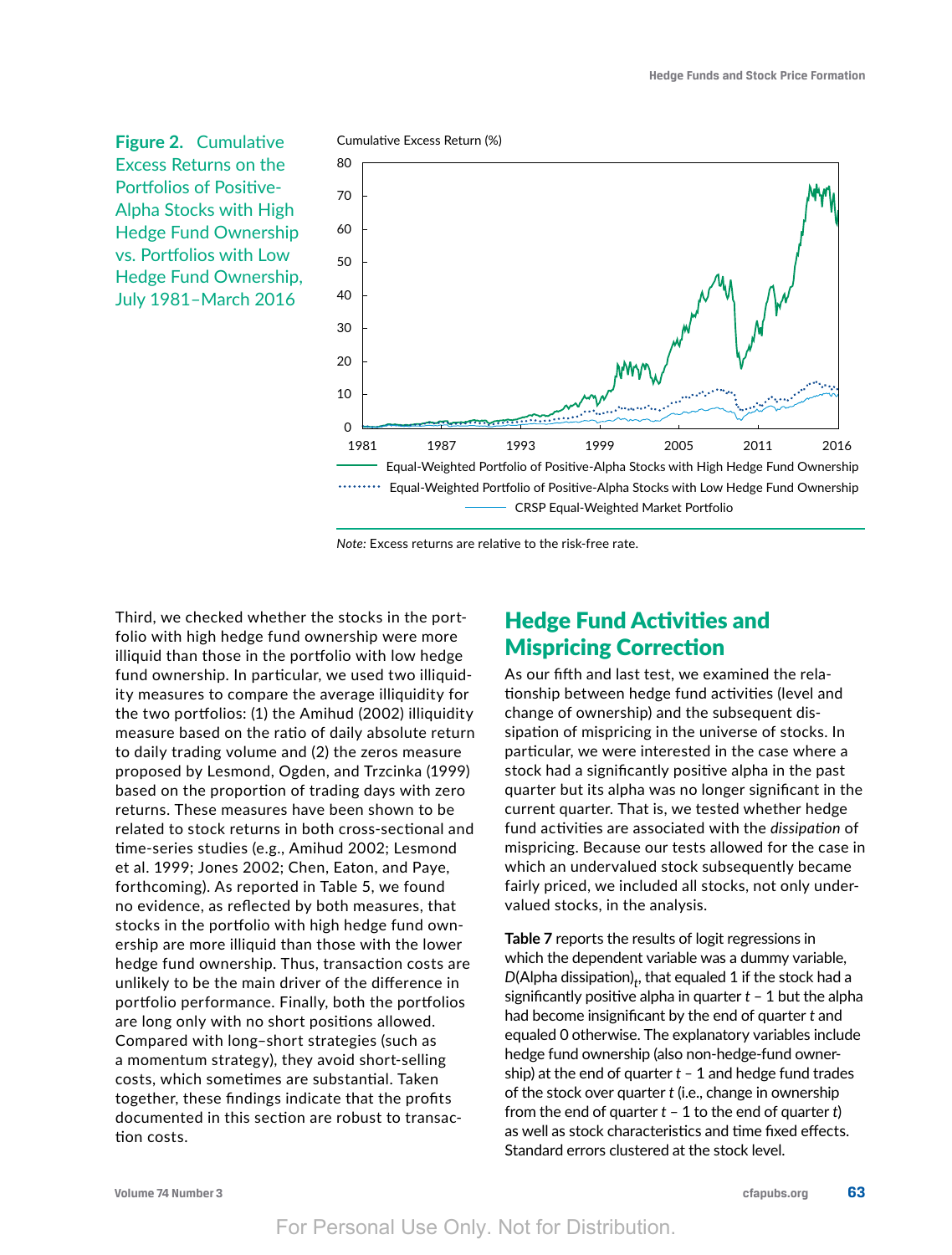**Figure 3.** Spreads in Alpha between the Portfolios of Positive-Alpha Stocks with High Hedge Fund Ownership and Those with Low (or No) Hedge Fund Ownership in Quarters after Portfolio Formation, 1981–2016







*Notes:* At the beginning of each quarter *t*, starting with 1981:Q1, we identified positive-alpha stocks as those with a *t*-value for their alpha greater than 1.65 over the previous quarter *t –* 1. We then sorted stocks into two equal-weighted portfolios on the basis of whether their hedge fund ownership (or non-hedge-fund ownership) exceeded the median level at the end of quarter *t*. We tracked the monthly portfolio returns in subsequent quarters, *t* + 1, *t* + 2, *t* + 3, and *t* + 4. The portfolios were rebalanced quarterly. Based on the time series of monthly portfolio returns, we estimated the alphas from the Fama*–*French*–*Carhart four-factor model.

An odds ratio greater (smaller) than 1 in Table 7 indicates that the explanatory variable is positively (negatively) related to the dissipation of mispricing. According to the odds ratios, both hedge fund ownership and trades in one quarter are significantly positively related to the likelihood of positive alpha dissipating in the next quarter. From the model specification (3), the odds ratio associated with hedge fund ownership is 1.069 and the odds ratio associated with hedge fund trades is 1.062; both are statistically significant, at the 1% and 5% levels, respectively.11 In contrast, the odds ratio for non-hedge-fund ownership is below 1, suggesting that such ownership impedes mispricing correction.

Some prior studies, such as Brunnermeier and Nagel (2004) and Griffin, Harris, Shu, and Topaloglu (2011), indicated that hedge funds appear to have destabilized the market during the technology bubble, but our result suggests that hedge fund activities at the aggregate level, on average, precede the dissipation of stock mispricing. Recently, Cao et al. (forthcoming) found that hedge fund trading improves market efficiency, although such a role is impeded during financial crises. Our evidence is also consistent with the findings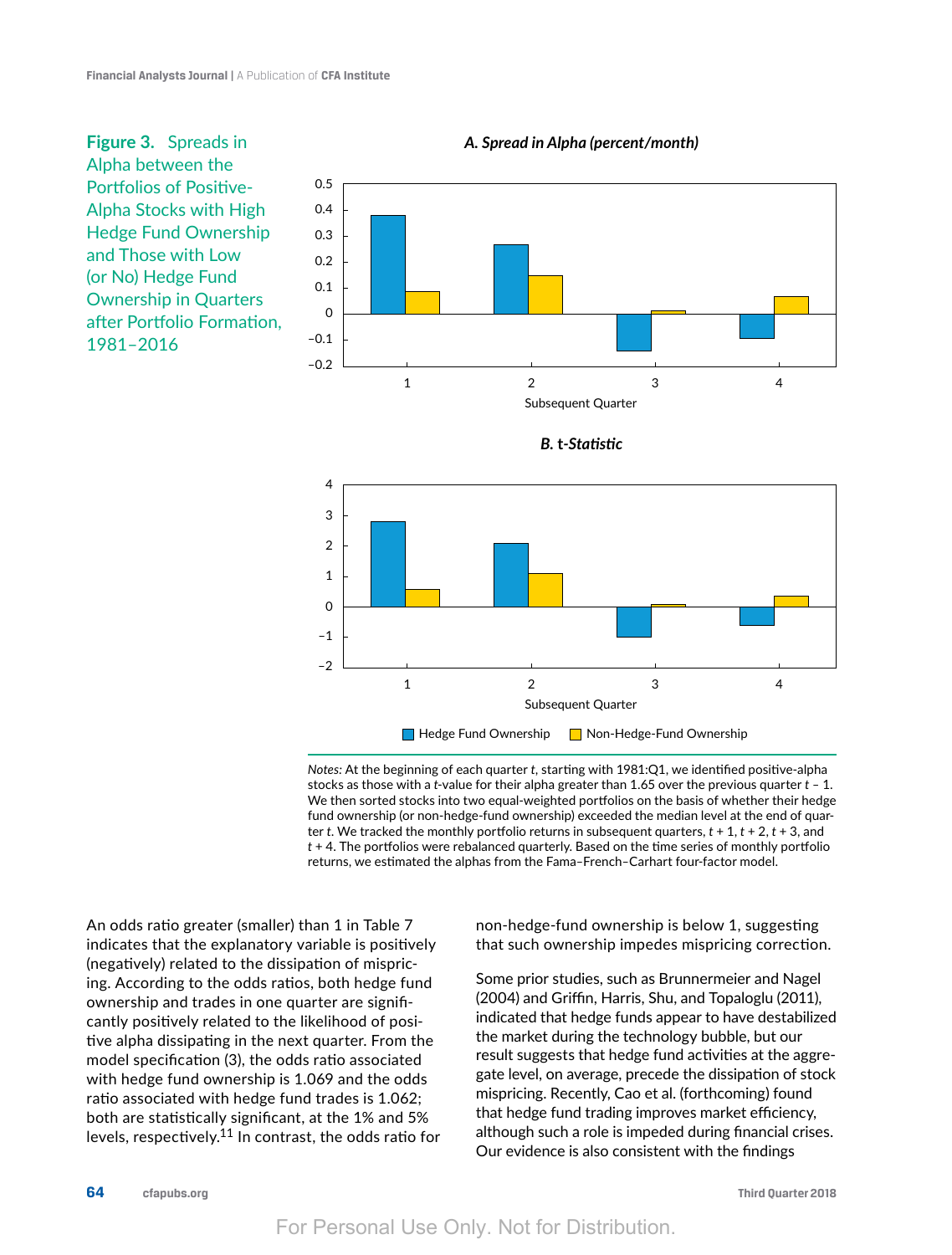| Ownership                                                            |          |                                   |            |           |                                       |            |  |
|----------------------------------------------------------------------|----------|-----------------------------------|------------|-----------|---------------------------------------|------------|--|
|                                                                      |          | Portfolios Based on ∆HF Ownership |            |           | Portfolios Based on ∆Non-HF Ownership |            |  |
| Measure                                                              | Low      | High                              | High - Low | Low       | High                                  | High - Low |  |
| A. Summary statistics of portfolio returns                           |          |                                   |            |           |                                       |            |  |
| Mean return                                                          | 1.14     | 1.48                              | 0.34       | 1.27      | 1.36                                  | 0.09       |  |
| Median return                                                        | 1.46     | 1.90                              | 0.44       | 1.81      | 1.55                                  | $-0.26$    |  |
| Standard dev.                                                        | 5.64     | 5.76                              | 0.12       | 5.33      | 6.08                                  | 0.75       |  |
| Sharpe ratio                                                         | 0.14     | 0.20                              | 0.06       | 0.17      | 0.16                                  | $-0.01$    |  |
| Information ratio                                                    | 0.38     | 0.57                              | 0.19       | 0.44      | 0.52                                  | 0.08       |  |
| Mean Amihud measure                                                  | 0.18     | 0.15                              | $-0.03$    | 0.18      | 0.16                                  | $-0.02$    |  |
| Mean zeros measure                                                   | 0.13     | 0.12                              | $-0.01$    | 0.14      | 0.11                                  | $-0.03$    |  |
| B. Regression results from the Fama-French-Carhart four-factor model |          |                                   |            |           |                                       |            |  |
| Alpha                                                                | 0.04     | $0.36**$                          | $0.32*$    | 0.23      | 0.20                                  | $-0.03$    |  |
| $R_m - R_f$                                                          | $1.04**$ | $1.07**$                          | 0.03       | $1.00**$  | $1.11***$                             | $0.11***$  |  |
| <b>SMB</b>                                                           | $0.62**$ | $0.63**$                          | 0.01       | $0.54***$ | $0.72**$                              | $0.18**$   |  |
| <b>HML</b>                                                           | $0.12*$  | 0.06                              | $-0.06$    | $0.16**$  | 0.03                                  | $-0.13*$   |  |
| <b>MOM</b>                                                           | 0.05     | $0.09**$                          | 0.04       | 0.02      | $0.12***$                             | $0.10**$   |  |
| Adjusted $R^2$                                                       | 0.86     | 0.88                              | 0.01       | 0.84      | 0.89                                  | 0.20       |  |

# **Table 6. Performance of Positive-Alpha Portfolios Sorted by Change in Hedge Fund Ownership**

*Notes:* The portfolio returns are reported in percentage per month. The monthly return series for the portfolios is from July 1981 to March 2016. See also the notes to Table 5.

\*Significant at the 5% level.

\*\*Significant at the 1% level.

of Akbas, Armstrong, Sorescu, and Subrahmanyam (2015) and Kokkonen and Suominen (2015) that hedge fund activities attenuate stock return anomalies whereas aggregate flows to mutual funds exacerbate mispricing.12

We wish to point out an important caveat about our analysis. We examined the aggregate holdings of all hedge funds for a given stock, so the information is stock specific rather than hedge fund specific. We used this approach because of the nature of 13F data, which are reported at the firm level rather than the fund level. As a result, we were unable to perform analyses on the basis of specific hedge fund strategies. Existing studies on hedge fund activism (e.g., Brav, Jiang, Partnoy, and Thomas 2008; Klein and Zur 2009) found that activist hedge funds tend to target undervalued companies and that companies targeted by activist hedge funds experience

abnormal stock returns and improvements in operating performance. Our findings on price formation could be related to hedge fund activism. According to HFR's Hedge Fund Industry Report (HFR 2016), total global AUM of hedge funds is approximately \$3.02 trillion and of that total, activist hedge funds account for 4.01%.13 Given this small fraction of activist hedge funds in the entire hedge fund industry, however, how much of our findings can be attributed to hedge fund activism is unclear. We leave this interesting topic for future research.

In summary, we found that among all stocks, undervalued stocks with large hedge fund activity show a tendency to revert to the security market plane. This pattern does not exist, however, for other types of institutional investors. Our results support the hypothesis that hedge funds play a significant role in exploiting and reducing stock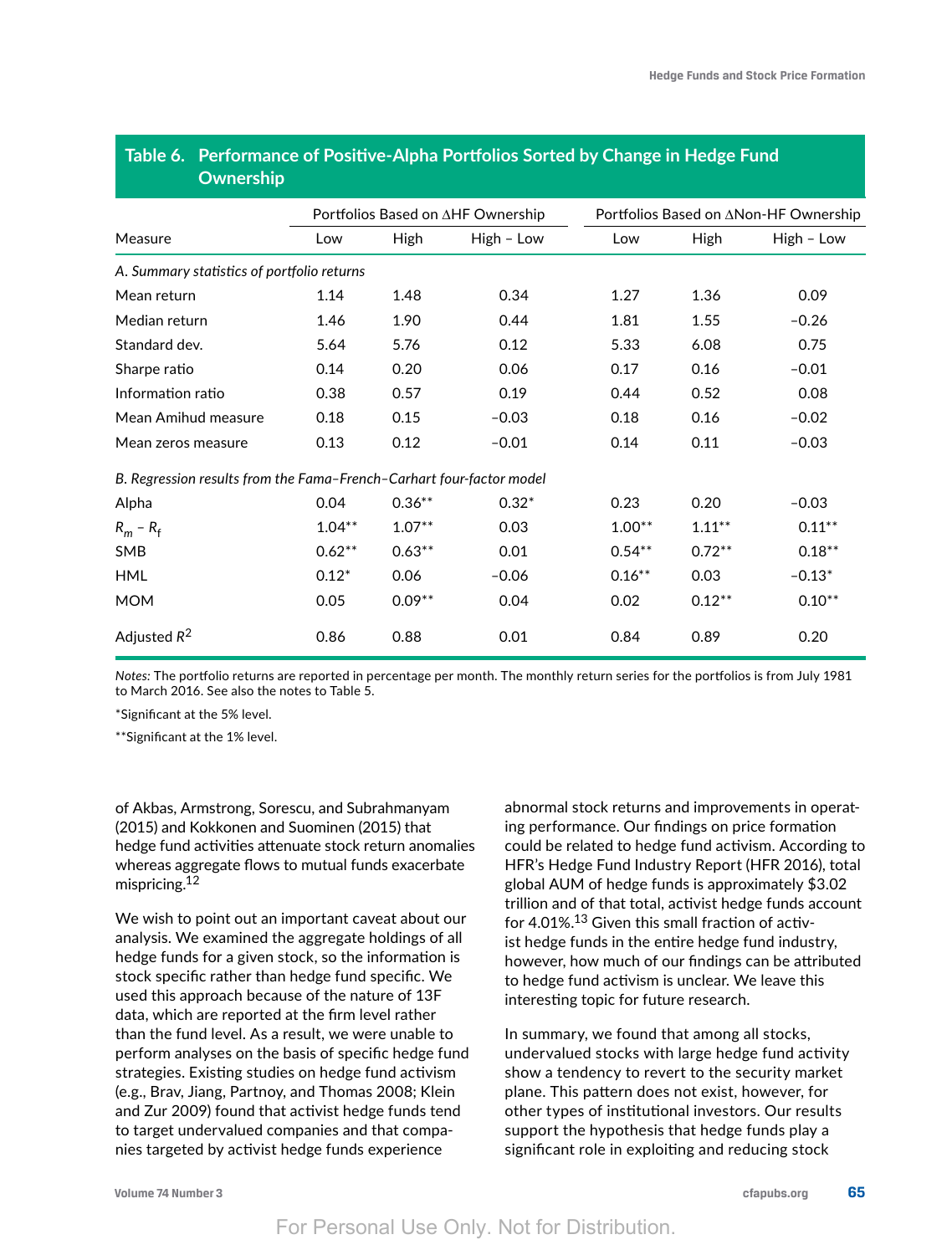| Table 7. Logit Regression of Alpha Dissipation on Institutional Ownership |           |            |           |
|---------------------------------------------------------------------------|-----------|------------|-----------|
| Variable                                                                  | (1)       | (2)        | (3)       |
| HF ownership $_{t-1}$                                                     | 1.060**   |            | $1.069**$ |
| Non-HF ownership $_{t-1}$                                                 | $0.887**$ |            | $0.887**$ |
| $\Delta H$ F ownership,                                                   |           | 1.055      | $1.062*$  |
| $\Delta$ Non-HF ownership $_t$                                            |           | 1.016      | 1.004     |
| $Ln(Book/Marker)_{t-1}$                                                   | $0.775**$ | $0.769**$  | $0.775**$ |
| $Ln(Marker cap)_{t-1}$                                                    | $1.193**$ | $1.127*$   | $1.192**$ |
| $Ln(Dividend yield)_{t-1}$                                                | $1.136**$ | $1.155***$ | $1.138**$ |
| $Ln(Age)_{t-1}$                                                           | 1.017     | 1.002      | 1.018     |
| $Ln(Price)_{t-1}$                                                         | 1.044     | 1.027      | 1.046     |
| S&P 500 dummy $_{t-1}$                                                    | $0.687**$ | $0.695**$  | $0.689**$ |
| Quarter dummies                                                           | Yes       | Yes        | Yes       |
| Stock-quarter obs.                                                        | 414,688   | 414,688    | 414,688   |
| Pseudo $R^2$                                                              | 0.027     | 0.026      | 0.027     |

 $\mathsf{Notes}\colon$  The dependent variable is  $\mathsf{D}(\mathsf{Alpha\;dissipation})_t.$  The control variables are lagged stock characteristics, including a dummy variable indicating S&P 500 membership, and lagged quarterly stock returns. All the variables, except the dummy variables, were standardized each quarter. Quarter dummies were included in the regression.

\*Significant at the 5% level.

\*\*Significant at the 1% level.

mispricing, although mispricing is not corrected instantaneously.

# Conclusion

Using manually assembled data about hedge fund stock holdings during the period 1981–2015, we examined the role of hedge funds in the stock price–formation process. Our analysis reveals a significant relationship between hedge fund holdings and stock undervaluation. Furthermore, in the cross section of undervalued stocks, both hedge fund ownership and trades by hedge funds are positively related to the level of mispricing. The results suggest that hedge funds, as a group, pursue arbitrage opportunities in stock markets.

We also examined whether hedge fund activities predict future stock returns. Focusing on undervalued stocks, we found that for our sample, stocks with high hedge fund ownership and trading, on average, significantly outperformed those with low hedge fund ownership and trading, even after adjusting for risk exposures and taking transaction costs into

account. We showed that hedge fund activities tend to be associated with subsequent dissipation of stock mispricing. These findings suggest that hedge funds are informed about stock mispricing.

Our article offers practitioners some guidance in investment management. We show that it can be profitable to form stock portfolios by combining the information about whether a stock is undervalued with aggregate hedge fund ownership of the stock. In addition to examining how hedge fund positions are related to stock mispricing, we constructed, and rebalanced quarterly, portfolios of common stocks that were (1) likely to be undervalued *and* (2) associated with high hedge fund activities (i.e., level and change of aggregate hedge fund ownership).

We provided an illustration that such an investment strategy yields sizable risk-adjusted returns—as high as 0.40% per month (4.8% annually). The strategy needs only quarterly rebalancing, and the stocks involved in this strategy are not particularly illiquid, so the profits are robust to transaction costs.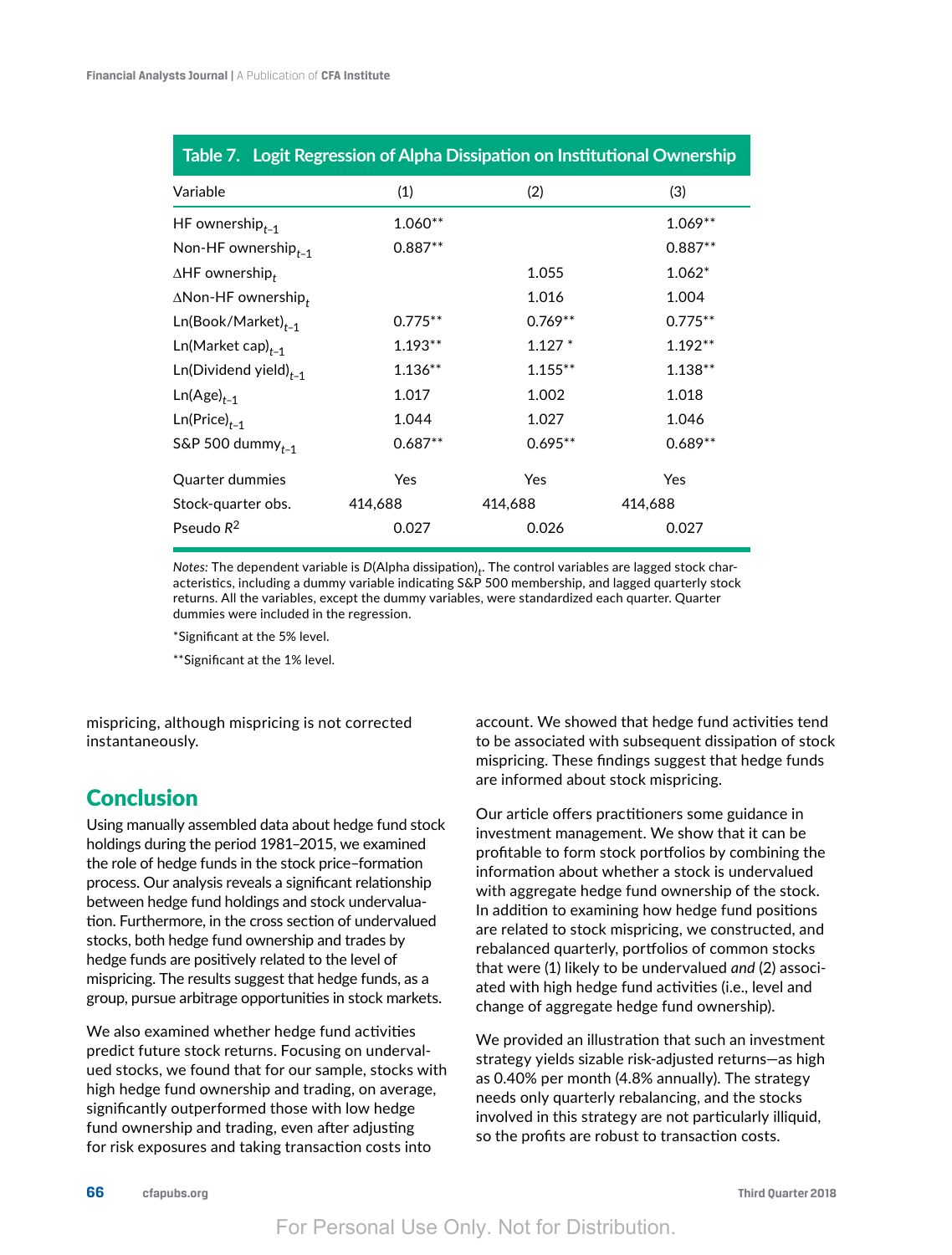#### **Editor's Note**

Submitted 16 June 2017

Accepted 23 February 2018 by Stephen J. Brown

#### **Notes**

- 1. Edelman, Fung, and Hsieh (2013) emphasized the challenge of identifying large hedge funds that do not voluntarily report to commercial databases. Our approach required augmenting automated search processes with a significant amount of manual information collection.
- 2. Some long positions of arbitrageurs are held for hedging purposes to offset systematic risk exposures associated with speculative short positions, and such stocks in long positions are not necessarily undervalued.
- 3. Note that 5,000 funds is a lower bound because fund-level information is available only when a hedge fund company reports to one of the hedge fund databases and even then, the hedge fund company may report only a few of its funds instead of all of them. In the rest of this article, we use the terms "hedge funds" and "hedge fund companies" interchangeably for simplicity, although the stock holdings data are at the hedge-fund-company level rather than at the fund level. To our knowledge, fund-level holdings data for hedge funds are not available on a large scale.
- 4. The "type code" variable from CDA/Spectrum has classification errors in recent years; most institutions are improperly classified in the "others" group in 1998 and afterwards. See Bushee (2004) for a discussion.
- 5. We conducted the analysis for each of the non-hedge-fund categories, and our main conclusion remains unchanged.
- 6. As is commonly done with the Compustat data, we winsorized the company-quarter data on accounting variables at both the upper and lower 2.5% levels to mitigate the impact of outliers.
- 7. Chen, Da, and Huang (2018) examined the relationship between hedge fund activities and returns on anomaly stocks. In that context, anomalous returns were also measured against asset pricing models.
- 8. We are grateful to Kenneth French for making the data on the four factors available for download from his website at

[http://mba.tuck.dartmouth.edu/pages/faculty/ken.french/](http://mba.tuck.dartmouth.edu/pages/faculty/ken.french/data_library.html) [data\\_library.html](http://mba.tuck.dartmouth.edu/pages/faculty/ken.french/data_library.html).

- 9. In untabulated tests, we compared returns between the portfolio of *positive-alpha* stocks with high hedge fund ownership and the portfolio of *all* stocks with high hedge fund ownership. The positive-alpha portfolio had significantly higher risk-adjusted returns than the all-stock portfolio. This result confirms the importance of concentrating on positive-alpha stocks to infer arbitrage activities of hedge funds.
- 10. Note that our evidence does not necessarily imply that the average hedge fund earns high abnormal returns. Our analysis was conducted at the stock level, and we used information on *aggregate* hedge fund ownership. In recent years, when more and more hedge funds have begun to operate in stock markets, their aggregate impact on stock prices may have been much stronger than previously but the average fund performance might have become weaker as a result of keener competition in the hedge fund industry.
- 11. This result is inconsistent with an argument that the documented alpha reflects a return premium for exposure to missing risk factors because there is no apparent reason for such a risk premium to disappear over a quarter.
- 12. Edelen, Ince, and Kadlec (2016) also found that institutional trades tend to be on the wrong side of the mispricing implied by stock return anomalies; that is, institutional investors increase their ownership of overvalued stocks and decrease their ownership of undervalued stocks. These authors did not, however, study hedge funds separately from other types of institutional investors.
- 13. This amount is similar to the data in the 2017 Activist Investing Annual Review, which stated that "assets under management of primary focus funds globally fell from \$194 billion in 2015 to \$176 billion" (which represents 6.07% of the 2015 total hedge fund assets of \$2.9 trillion).

#### **References**

Ackermann, C., R. McEnally, and D. Ravenscraft. 1999. "The Performance of Hedge Funds: Risk, Return, and Incentives." *Journal of Finance* 54 (3): 833–874.

Activist Investing Annual Review. 2017. *Activist Insight*. https://corpgov.law.harvard.edu/2017/02/21/ the-activist-investing-annual-review-2017/.

Akbas, Ferhat, William Armstrong, Sorin Sorescu, and Avanidhar Subrahmanyam. 2015. "Smart Money, Dumb Money, and Capital Market Anomalies." *Journal of Financial Economics* 118 (2): 355–82.

Amihud, Yakov. 2002. "Illiquidity and Stock Returns: Cross-Section and Time-Series Effects." *Journal of Financial Markets* 5 (1): 31–56.

Bennett, James, Richard Sias, and Laura Starks. 2003. "Greener Pastures and the Impact of Dynamic Institutional Preferences." *Review of Financial Studies* 16 (4): 1203–38.